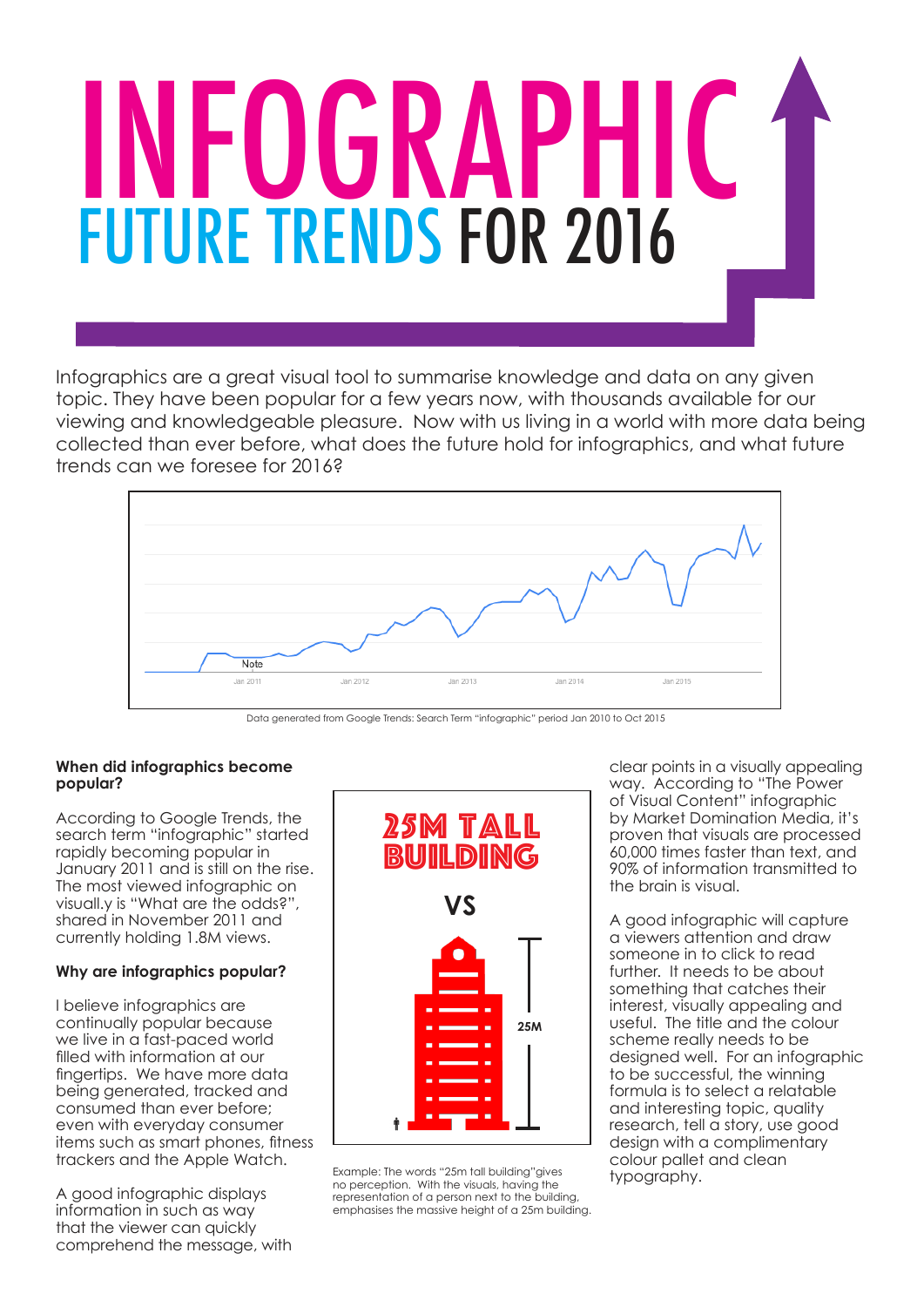

 $41.487$ 

 $\overline{572}$ 









**Static Infographic: The Power of Visual Content - http://www.marketdominationmedia.com/wp-content/gallery/infographics/The-Power-of-Visual-Content.jpg Interactive Infographics: The Daily Dose of Water - http://awesome.good.is/transparency/web/1204/ your-daily-dose-of-water/flash.html Interactive Infographics: "You vs John Paulson" - https://mahifx.com/john-paulson/**

**"Recipe cards" 3d Artwork by Jing Zhang https://www.behance.net/mazakii Motion Infographics: "Depression Facts and Statistics" from YouTube channel The Infographics Show. Motion Infograpnics: The Girl Effect - The Clock is Ticking - by http://www.care.org Next Page: "How to Keep Flower Fresh" - http://thumbnails-visually.netdna-ssl.com/how-to-keepflowers-fresh-for-longer\_56164cb87e575\_w1500.jpg**